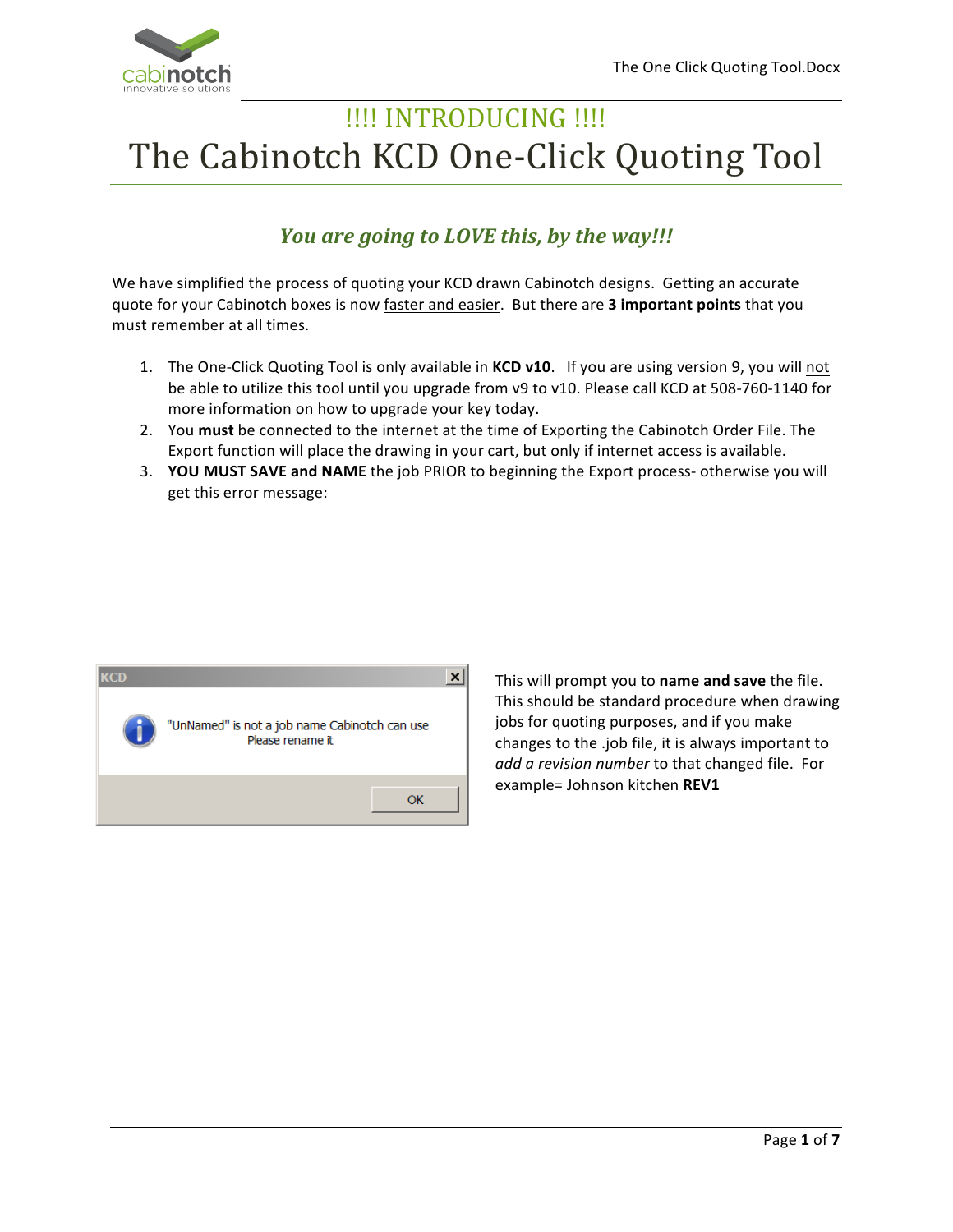

### First, let's get you setup, it only hurts for a second!!

There are a couple of important things you will need to take care of the first time you try the One-Click Quoting Tool. They revolve around the communication between the KCD Software and the Cabinotch Website. 

This is why an internet connection is required. You will need your Cabinotch KCD Account # handy - you have seen this code for several months now - this is where it becomes useful:

From the KCD software, navigate to the "File" tap and select "Cabinotch®-Request a Quote" from the drop down menu (make sure you are in a current drawing).



Your Cabinotch KCD Code can be found by logging into your account at www.cabinotch.us.

IF you need further assistance, you can always call your Sales Rep or Customer Service to help you with code retrieval. The example to the right is what you would see when logging into your Cabinotch account.

| <b>Customer: Matt Ellis</b>          |
|--------------------------------------|
| Customer ID: 100386                  |
| Company: Cabinotch                   |
| Phone: 0                             |
| Tax exempt: N                        |
| Distributor: Cabinotch Direct        |
| KCD Code: <b>20 - 26 - 20 - 20 -</b> |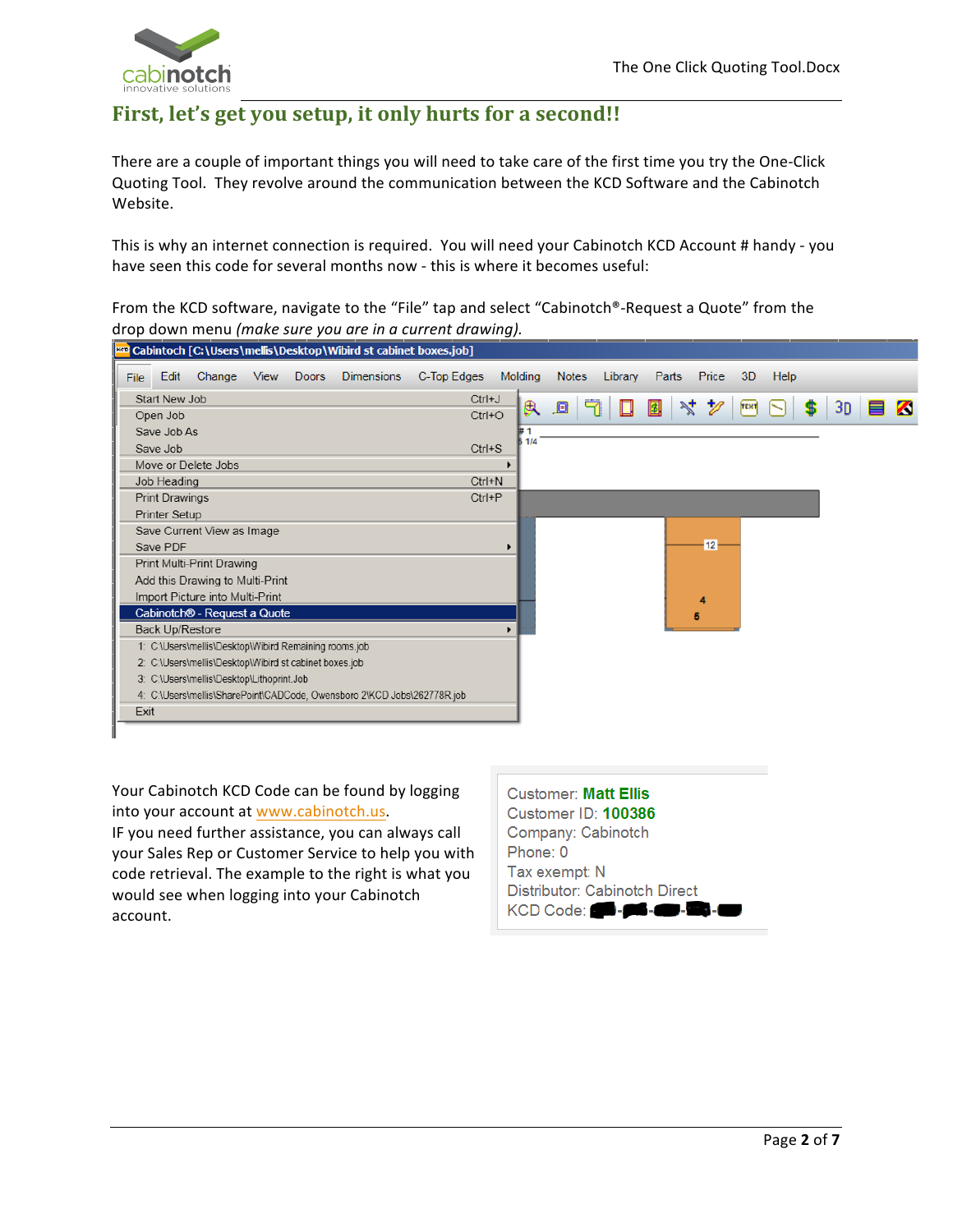

| $\blacktriangleleft$<br>Enter your "Cabinotch(R) - KCD" code |
|--------------------------------------------------------------|
|                                                              |
| Printer Setup<br>Preview<br>Print                            |
| <br>×<br>٠                                                   |

The first time the Validation report is run, in the lower left hand corner (red circle), you will find a box in GREEN where you will need to enter your Cabinotch account number (as referenced on pg2 of Help Doc). Double click in this box and type the number in.

Now we want you to start over. Close the dialog by clicking CLOSE in the right hand corner.

|                          | ▶                 |
|--------------------------|-------------------|
| OneClick<br>Project Name | max 15 characters |
| <b>Request Quote</b>     | Close             |

#### Now we are ready to get started on a new quote!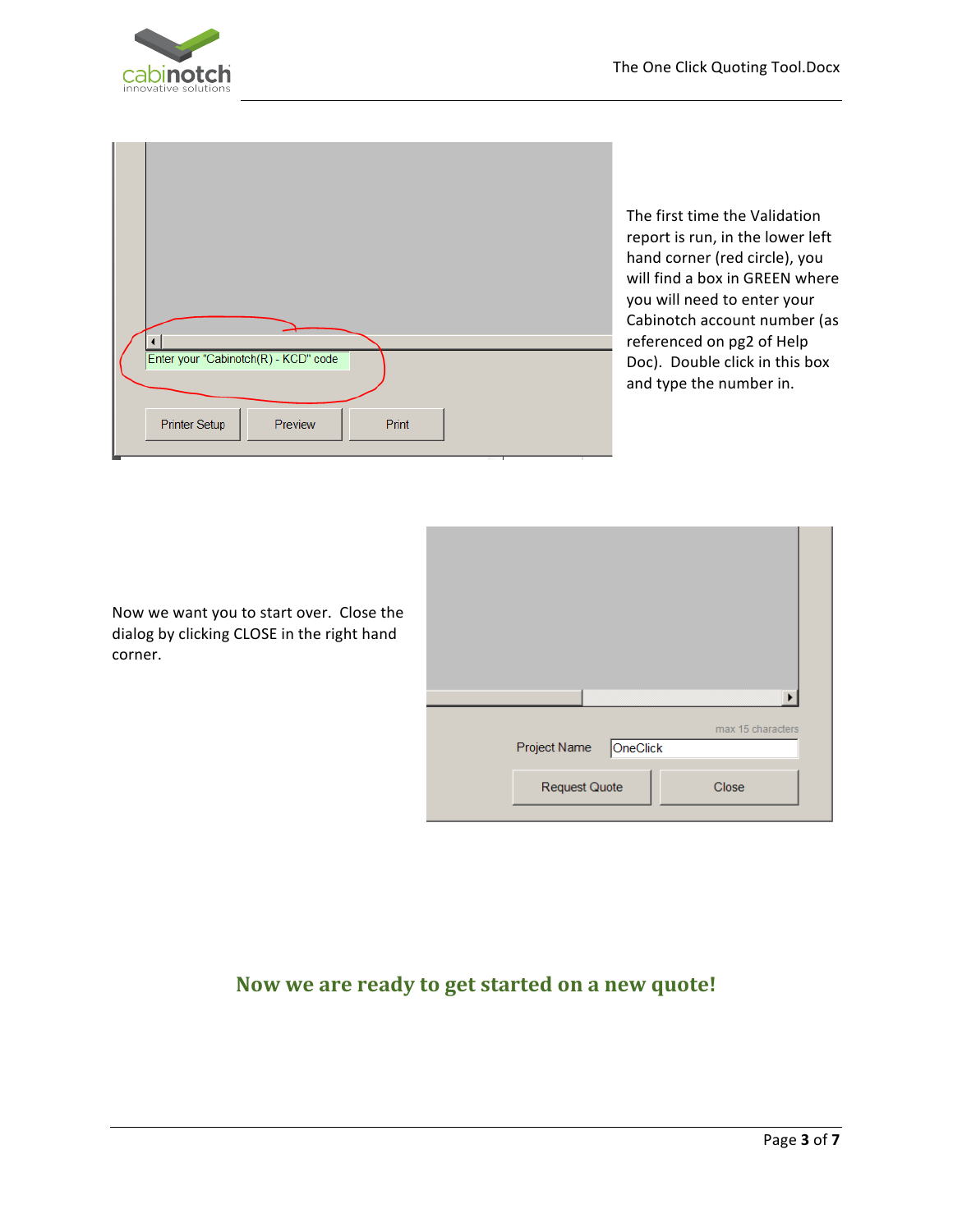

# Let's Get Started!!

| File                       | <b>Fdit</b>            | Change                                                 | View | Doors. | <b>Dimensions</b>                                                       | C-Top Edges | Mol |  |
|----------------------------|------------------------|--------------------------------------------------------|------|--------|-------------------------------------------------------------------------|-------------|-----|--|
|                            | Start New Job          |                                                        |      |        |                                                                         | $Ctrl+J$    |     |  |
| Open Job<br>$Ctrl + O$     |                        |                                                        |      |        |                                                                         |             |     |  |
|                            | Save Job As            |                                                        |      |        |                                                                         |             |     |  |
|                            | Save Job               |                                                        |      |        |                                                                         | $Ctrl + S$  |     |  |
|                            |                        | Move or Delete Jobs                                    |      |        |                                                                         |             |     |  |
|                            | Job Heading            |                                                        |      |        |                                                                         | $CtrI + N$  |     |  |
|                            | <b>Print Drawings</b>  |                                                        |      |        |                                                                         | $Ctrl + P$  |     |  |
|                            | <b>Printer Setup</b>   |                                                        |      |        |                                                                         |             |     |  |
| Save Current View as Image |                        |                                                        |      |        |                                                                         |             |     |  |
| Save PDF                   |                        |                                                        |      |        |                                                                         |             |     |  |
|                            |                        | Print Multi-Print Drawing                              |      |        |                                                                         |             |     |  |
|                            |                        | Add this Drawing to Multi-Print                        |      |        |                                                                         |             |     |  |
|                            |                        | Import Picture into Multi-Print                        |      |        |                                                                         |             |     |  |
|                            |                        | Cabinotch® - Request a Quote                           |      |        |                                                                         |             |     |  |
|                            | <b>Back Up/Restore</b> |                                                        |      |        |                                                                         |             |     |  |
|                            |                        | 1: C:\Users\mellis\Desktop\Wibird Remaining rooms.job  |      |        |                                                                         |             |     |  |
|                            |                        | 2: C:\Users\mellis\Desktop\Wibird st cabinet boxes.job |      |        |                                                                         |             |     |  |
|                            |                        | 3: C:\Users\mellis\Desktop\Lithoprint.Job              |      |        |                                                                         |             |     |  |
|                            |                        |                                                        |      |        | 4: C:\Users\mellis\SharePoint\CADCode, Owensboro 2\KCD Jobs\262778R.job |             |     |  |
| Fxit                       |                        |                                                        |      |        |                                                                         |             |     |  |

Once again, select "File" in your KCD toolbar and scroll down and choose the **Cabinotch®**- **Request a Quote**.

*Remember that the job must be saved prior to this step or* you will get this error message from page 1.

If you have named and saved the job, you will get this pop up and you'll be good to go:

| Get a Cabinotch Quote in two easy steps                                                                                         |  |  |  |  |  |  |  |
|---------------------------------------------------------------------------------------------------------------------------------|--|--|--|--|--|--|--|
| On the "Next Screen" you need to choose the "Species" for each<br>unit (use the "Apply" button) and then click the "OK" button. |  |  |  |  |  |  |  |
| On the "Second Screen" you can request a "Cabinotch Quote"<br>and print a "Cabinotch Validation" report.                        |  |  |  |  |  |  |  |
| (Only "Cabinotch Library" units will be included in the quote)                                                                  |  |  |  |  |  |  |  |
|                                                                                                                                 |  |  |  |  |  |  |  |
| Cancel<br>OK                                                                                                                    |  |  |  |  |  |  |  |
| Don't Show Again                                                                                                                |  |  |  |  |  |  |  |

#### Next step: Species Selection

This is very familiar to all, but now, if you have added cabinets since the last time you saved, you will be prompted to select species........no more invalids due to forgetting this step!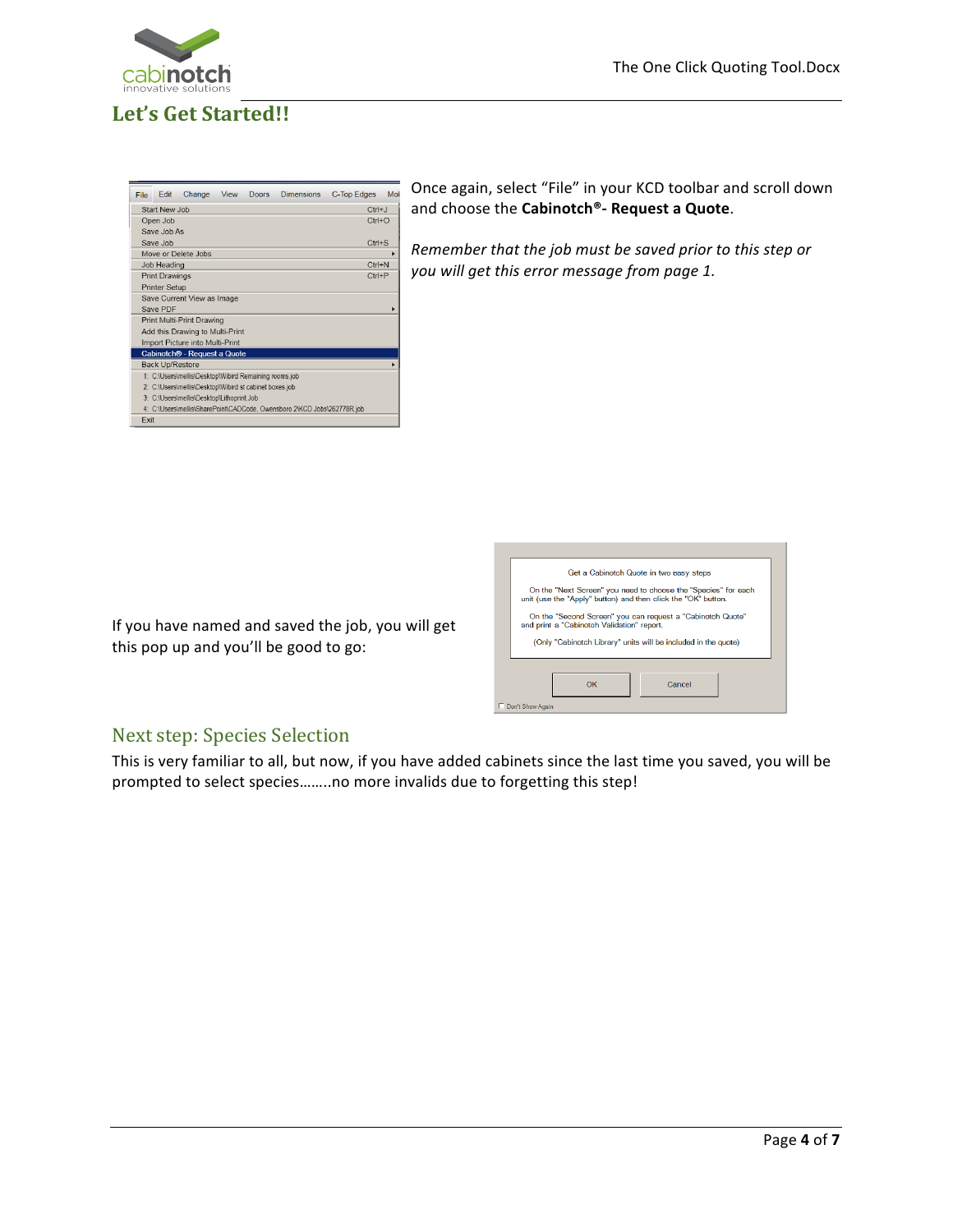

| Unit           | <b>Name</b>                   | Room              | Library   | <b>SPECIES</b> | <b>Change Units</b><br>$\blacktriangle$ |                      |
|----------------|-------------------------------|-------------------|-----------|----------------|-----------------------------------------|----------------------|
|                | <b>Top Cabinet</b>            | Room 1            | Cabinotch | Cherry         | C Entire Job                            |                      |
| <sup>2</sup>   | Top 45 Corner                 | Room 1            | Cabinotch | Cherry         | C By Unit                               |                      |
| $\overline{3}$ | LazvSusan Base                | Room 1            | Cabinotch | Cherry         | C By Room                               |                      |
| Δ              | <b>Sink Base</b>              | Room 1            | Cabinotch | Cherry         | C By Library                            |                      |
| 5              | <b>Base 4 Drawer</b>          | Room 1            | Cabinotch | Cherry         |                                         |                      |
| 6              | Top Cabinet (Ref)             | Room 1            | Cabinotch | Cherry         |                                         | Apply to All Columns |
| 7              | Dishwasher/Panel              | Room 1            | Cabinotch | Cherry         |                                         |                      |
| 8              | <b>Top Cabinet</b>            | Room 1            | Cabinotch | Cherry         |                                         |                      |
| 9              | Pantry                        | Room 1            | Cabinotch | Cherry         |                                         |                      |
| 10             | <b>Tray Cabinet</b>           | Room 1            | Cabinotch | Cherry         |                                         |                      |
| 11             | <b>Base Cabinet</b>           | Room <sub>2</sub> | Cabinotch | Cherry         |                                         |                      |
| 12             | <b>Base Cabinet</b>           | Room <sub>2</sub> | Cabinotch | Cherry         |                                         |                      |
| 13             | <b>Top Cabinet</b>            | Room <sub>2</sub> | Cabinotch | Cherry         |                                         |                      |
| 14             | <b>Top Cabinet</b>            | Room <sub>2</sub> | Cabinotch | Cherry         |                                         |                      |
| 15             | <b>Base Cabinet</b>           | Room 1            | Cabinotch | Cherry         |                                         |                      |
| 16             | Cooktop 3 Drawer              | Room 1            | Cabinotch | Cherry         |                                         |                      |
| 17             | <b>Base Cabinet</b>           | Room 1            | Cabinotch | Cherry         |                                         |                      |
| 18             | Walloven 2 Door               | Room 1            | Cabinotch | Cherry         |                                         |                      |
| 19             | Top Cab (Stove Mic)           | Room 1            | Cabinotch | Cherry         |                                         |                      |
| 20             | <b>Top Cabinet</b>            | Room 1            | Cabinotch | Cherry         |                                         |                      |
| 21             | <b>Top Cabinet</b>            | Room 1            | Cabinotch | Cherry         |                                         |                      |
| 22             | <b>Ref Top Extended Side</b>  | Room 1            | Cabinotch | Cherry         |                                         |                      |
| 23             | Refrigerator/Panel            | Room 1            | Cabinotch | Cherry         |                                         |                      |
| 24             | <b>Base Utility 2 Drawer</b>  | Room 1            | Cabinotch | Cherry         |                                         |                      |
| 25             | Compactor/Panel               | Room 1            | Cabinotch | Cherry         |                                         |                      |
| 26             | <b>Base Panel Left</b>        | Room 1            | Cabinotch | Cherry         |                                         |                      |
| 27             | <b>Wine Cooler</b>            | Room 1            | Cabinotch | Cherry         |                                         |                      |
| 28             | <b>Base 3 Drawer</b>          | Room 1            | Cabinotch | Cherry         |                                         |                      |
| 29             | Base Cabinet No Drawer Room 1 |                   | Cabinotch | Cherry         | OK<br>$\overline{\phantom{a}}$          |                      |

Same as before- once you have selected a species for all cabinets, click "ok" and you will be presented with the Validation report screen.

Note- the Invalid cabinets in this order are highlighted in blue.

You may feel the need to do a "print preview" for this report to see all of the details and research the reason(s) why these cabinets are invalid.

You can also choose print for a paper copy.

| Unit                 | Qtv            | Code               | Description            | <b>Species</b> | Int. Plv  | Side L | Side R | 3/4 Scribe L | 3/4 Scribe R | 3/4 Sides | <b>Shelves</b>          | TA                 |
|----------------------|----------------|--------------------|------------------------|----------------|-----------|--------|--------|--------------|--------------|-----------|-------------------------|--------------------|
| 1                    |                | <b>UC S2</b>       | <b>Top Cabinet</b>     | Cherry         | Cherry    | U      | F      | N            | N            | N         | $\overline{2}$          | s                  |
|                      |                | <b>UCANG S2</b>    | Top 45 Comer           | Cherry         | <b>UV</b> | U.     | Ù.     | N            | N            | N         | $\overline{2}$          | S                  |
| 3<br>1               |                | BCCOR S1           | LazySusan Base         | Cherry         | <b>UV</b> | u      | u      | Ν            | N            | N         | 1                       | s                  |
|                      |                | BCD1               | <b>Sink Base</b>       | Cherry         | <b>UV</b> | Ü      | Ü      | N            | N            | N         | $\bullet$               | s                  |
| 5<br>1               |                | <b>BCCUSTOM</b>    | <b>Base 4 Drawer</b>   | Cherry         | <b>UV</b> | U.     | U.     | N            | N            | N         | $\bullet$               | ¢                  |
| 6<br>$\overline{1}$  |                | <b>UCCUSTOM S1</b> | Top Cabinet (Ref)      | Cherry         | <b>UV</b> | Ù.     | u      | N            | N            | N         | $\mathbf{1}$            | C                  |
| 4                    |                | *Invalid*          | Dishwasher/Panel       | Cherry         | <b>UV</b> | U      | U      | Ν            | N            | N         | 0                       | X                  |
| g<br>$\overline{1}$  |                | UC <sub>S2</sub>   | <b>Top Cabinet</b>     | Cherry         | Cherry    | F      | Ù.     | N            | N            | N         | $\overline{2}$          | s                  |
| 9<br>4               |                | T485 S6            | Pantry                 | Cherry         | <b>UV</b> | F      | U.     | N            | Y            | N         | 6                       | s                  |
| 10<br>$\mathbf{1}$   |                | BC.                | <b>Trav Cabinet</b>    | Cherry         | <b>UV</b> | U.     | Ù.     | N            | N            | N         | $\mathbf{0}$            | s                  |
| 11<br>1              |                | *Invalid*          | <b>Base Cabinet</b>    | Cherry         | <b>UV</b> | Ü      | F      | N            | N            | N         | 1                       | x                  |
| 12<br>$\mathbf{1}$   |                | *Invalid*          | <b>Base Cabinet</b>    | Cherry         | <b>UV</b> | F      | Ù.     | N            | N            | N         | $\overline{1}$          | X                  |
| 13<br>1              |                | *Invalid*          | <b>Top Cabinet</b>     | Cherry         | <b>UV</b> | Ù      | F      | N            | N            | N         | $\overline{2}$          | X                  |
| 14<br>$\mathbf{1}$   |                | *Invalid*          | <b>Top Cabinet</b>     | Cherry         | <b>UV</b> | F      | u      | N            | N            | N         | $\overline{2}$          | $X^-$              |
| 15<br>1              |                | BCD1S1             | <b>Base Cabinet</b>    | Cherry         | <b>UV</b> | Ü      | Ù.     | N            | N            | N         | 1                       | s                  |
| 16<br>$\overline{1}$ |                | BCD <sub>3</sub>   | Cooktop 3 Drawer       | Cherry         | <b>UV</b> | U.     | u.     | N            | N            | N         | $\bf{0}$                | S                  |
| 17<br>1              |                | <b>BCCUSTOM</b>    | <b>Base Cabinet</b>    | Cherry         | <b>UV</b> | Ü      | U      | Ν            | N            | N         | 1                       | ¢                  |
| 18<br>$\mathbf{1}$   |                | <b>TCUSTOM</b>     | <b>Walloven 2 Door</b> | Cherry         | <b>UV</b> | U.     | F      | N            | N            | N         | $\overline{\mathbf{3}}$ | c                  |
|                      | $\blacksquare$ | UC <sub>S1</sub>   | Top Cab (Stove Mic)    | Cherry         | <b>UV</b> | u      | u      | Ν            | N            | N         | 1                       | s                  |
| 19                   |                | <b>UCCUSTOM</b>    | <b>Top Cabinet</b>     | Cherry         | <b>UV</b> | Ü      | U      | N            | N            | N         | $\overline{\mathbf{c}}$ | c                  |
| 20<br>$\mathbf{1}$   |                |                    |                        |                |           |        |        |              |              |           |                         |                    |
| 21<br>1              |                | <b>UC S2</b>       | <b>Top Cabinet</b>     | Cherry         | <b>UV</b> | Ü      | U.     | N            | N            | N         | $\overline{2}$          | $s_{\overline{z}}$ |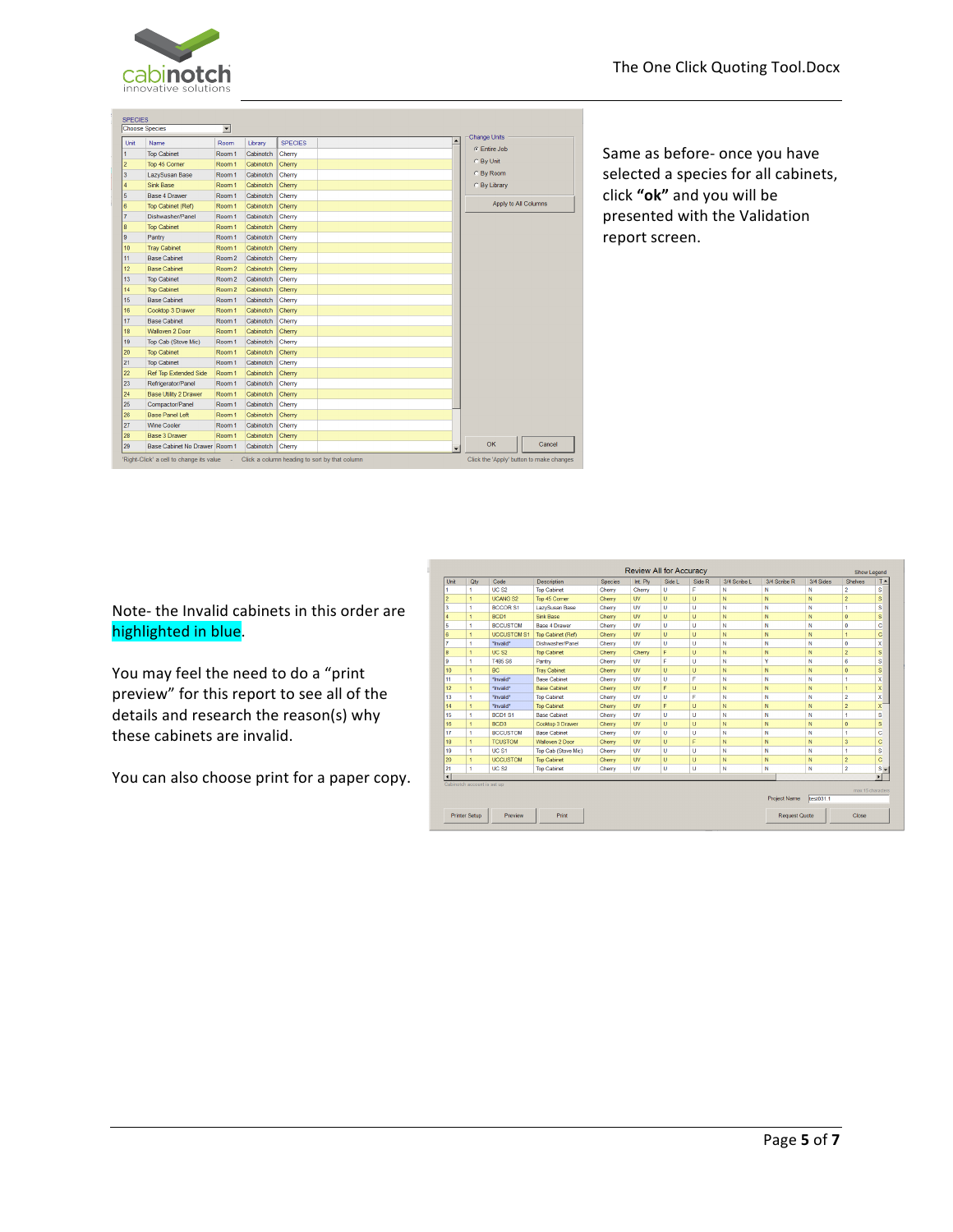

|                              |        |                                     |                                                            |                  |                        |         |        | 2/13/2015                          |              |           |                                  |                         |              |               |              |                             |
|------------------------------|--------|-------------------------------------|------------------------------------------------------------|------------------|------------------------|---------|--------|------------------------------------|--------------|-----------|----------------------------------|-------------------------|--------------|---------------|--------------|-----------------------------|
|                              |        |                                     |                                                            |                  |                        |         |        |                                    |              |           |                                  |                         |              |               |              |                             |
|                              |        |                                     |                                                            |                  |                        |         |        |                                    |              |           |                                  |                         |              |               |              |                             |
|                              |        |                                     |                                                            |                  |                        |         |        | <b>Cabinotch Validation Report</b> |              |           |                                  |                         |              |               |              |                             |
| Unit                         | Oty    | Code                                | <b>Description</b>                                         | <b>Species</b>   | Int. Ply               | Side L  | Side R | 3/4 Scribe L                       | 3/4 Scribe R | 3/4 Sides | Shelves                          | Type                    | Width        | <b>Height</b> | Depth        | Room                        |
| ٠                            | Ŧ      | UC <sub>S2</sub>                    | <b>Too Cabinet</b>                                         | Cherry           | Cherry                 | Ü       | F      | N                                  | N            | N         | $\overline{2}$                   | $\overline{\mathbf{s}}$ | 33.0         | 36.0          | 12.0         | Room 1                      |
| $\overline{\mathbf{c}}$      | ٠      | <b>UCANG S2</b>                     | Top 45 Comer                                               | Cherry           | UV                     | U       | U      | N                                  | N            | N         | $\overline{2}$                   | s                       | 24.0         | 36.0          | 24.0         | Room 1                      |
| $\overline{\mathbf{3}}$<br>4 | ٠      | <b>BCCOR S1</b>                     | LazySusan Base                                             | Cherry           | <b>UV</b>              | Ū       | Ū      | Ñ                                  | Ñ            | Ñ         | ٢                                | $\overline{\mathbf{s}}$ | 36.0         | 34.5          | 36.0         | Room 1                      |
| s                            | 4<br>4 | BCD <sub>1</sub><br><b>BCCUSTOM</b> | Sink Base<br><b>Base 4 Drawer</b>                          | Cherry<br>Cherry | <b>UV</b><br><b>UV</b> | U<br>U  | U<br>Ü | N<br>N                             | N<br>N       | N<br>N    | ٥<br>۰                           | SJ<br>e J               | 36.0<br>21.0 | 34.5<br>34.5  | 24.0<br>24.0 | Room 1<br>Room 1            |
| 6                            | ٠      |                                     | UCCUSTOM S1 Too Cabinet (Ref)                              | Cherry           | <b>UV</b>              | U       | U      | N                                  | N            | N         | ٠                                | ċ.                      | 36.0         | 21.0          | 12.0         | Room 1                      |
| 7                            | ×      | *Invalid*                           | Dishwasher/Panel                                           | Cherry           | <b>UV</b>              | U       | Ü      | N                                  | N            | N         | ۰                                | x                       | 24.0         | 34.5          | 24.0         | Room 1                      |
| 8                            | 1      | <b>UC S2</b>                        | <b>Top Cabinet</b>                                         | Cherry           | Cherry                 | F       | U.     | N                                  | N            | N         | $\overline{2}$                   | s                       | 33.0         | 36.0          | 12.0         | Room 1                      |
| 9                            | 1      | T485 S6                             | Pantry                                                     | Cherry           | UV                     | F       | Ü      | N                                  | Ÿ            | N         | 6                                | s                       | 180          | 90.0          | 24.0         | Room 1                      |
| 10                           | ٠      | <b>BC</b>                           | <b>Tray Cabinet</b>                                        | Cherry           | UV                     | U       | U      | N                                  | N            | N         | ۰                                | s                       | 9.0          | 34.5          | 24.0         | Room 1                      |
| $\overline{11}$              | ÷      | *Invalid*                           | <b>Base Cabinet</b>                                        | Cherry           | <b>UV</b>              | U<br>F. | F      | N                                  | N            | N         | ł                                | $\overline{\mathbf{x}}$ | 28.0         | 34.5          | 24.0         | Room 2                      |
| 12<br>13                     | ٠<br>1 | *Invalid*<br>*Invalid*              | <b>Base Cabinet</b><br><b>Top Cabinet</b>                  | Cherry           | UV<br>UV               | Ü       | Ù<br>F | N<br>N                             | Ň<br>N       | N<br>N    | 1<br>$\overline{2}$              | x<br>$\mathbf{x}$       | 32.0<br>20.0 | 34.5<br>36.0  | 0.75<br>12.0 | Room 2<br>Room <sub>2</sub> |
| 14                           | ٠      | *Invalid*                           | <b>Top Cabinet</b>                                         | Cherry<br>Cherry | UV                     | F       | U      | N                                  | N            | N         | $\overline{2}$                   | x                       | 18.0         | 36.0          | 0.75         | Room 2                      |
| 15                           | ٠      | BCD1 <sub>S1</sub>                  | <b>Base Cabinet</b>                                        | Cherry           | UV                     | U       | U      | N                                  | Ñ            | N         | ٠                                | 5J                      | 18.0         | 34.5          | 24.0         | Room 1                      |
| 16                           | ٠      | BCD <sub>3</sub>                    | Cooktoo 3 Drawer                                           | Cherry           | <b>UV</b>              | Ù       | Ù.     | Ň                                  | N            | Ň         | ٥                                | SJ                      | 36.0         | 34.5          | 24.0         | Room 1                      |
| $\overline{17}$              | ٠      | <b>BCCUSTOM</b>                     | <b>Base Cabinet</b>                                        | Cherry           | <b>UV</b>              | U       | U      | N                                  | N            | N         | ł.                               | e J                     | 18.0         | 34.5          | 24.0         | Room 1                      |
| 18                           | ٠      | <b>TCUSTOM</b>                      | Walloven 2 Door                                            | Cherry           | <b>UV</b>              | Ù       | F.     | N                                  | Ň            | Ň         | 3                                | ċ.                      | 33.0         | 90.0          | 24.0         | Room 1                      |
| 19<br>20                     | 1      | UC <sub>S1</sub>                    | Top Cab (Stove Mic)                                        | Cherry           | UV<br>UV               | U       | Ù<br>Ü | N                                  | N<br>N       | N         | 1                                | SJ.                     | 30.0         | 18.0          | 12.0         | Room 1                      |
| 21                           | 1<br>٠ | <b>UCCUSTOM</b><br><b>UC S2</b>     | <b>Top Cabinet</b><br><b>Top Cabinet</b>                   | Cherry<br>Cherry | UV                     | U<br>U  | U      | N<br>N                             | N            | N<br>N    | $\overline{2}$<br>$\overline{c}$ | c J<br>SJ               | 21.0<br>33.0 | 36.0<br>36.0  | 12.0<br>12.0 | Room 1<br>Room 1            |
| $\boldsymbol{\mathit{22}}$   | ٠      |                                     | UCCUSTOM S1 Ref Too Extended Side                          | Cherry           | UV                     | F       | Ü      | Ň                                  | N            | N         | ٠                                | ¢.                      | 36.0         | 90.0          | 24.0         | Room 1                      |
| 23                           | ٠      | *Invalid*                           | Refrigerator/Panel                                         | Cherry           | <b>UV</b>              | U       | U      | N                                  | N            | N         | ٥                                | x                       | 34.0         | 71.0          | 24.0         | Room 1                      |
| 24                           | 1      | BCO1D2                              | Base Utility 2 Drawer                                      | Cherry           | UV                     | U       | ¢,     | N                                  | N            | N         | ٥                                | s                       | 36.0         | 34.5          | 24.0         | Room 1                      |
| 25                           | 1      | *Invalid*                           | Compactor/Panel                                            | Cherry           | UV                     | U       | Ü      | N                                  | N            | N         | ۰                                | x                       | 18.0         | 34.5          | 24.0         | Room 1                      |
| 26                           | ×,     | <b>BCPanelLeft</b>                  | <b>Base Panel Left</b>                                     | Cherry           | UV                     | F       | Ù.     | N                                  | N            | N         | ۰                                | s                       | 3.0          | 34.5          | 24.0         | Room 1                      |
| 28<br>29                     | 1<br>4 | BCD <sub>3</sub>                    | <b>Base 3 Drawer</b><br>BCCUSTOM S2 Base Cabinet No Drawer | Cherry           | UV<br>UV               | F<br>U  | F<br>U | N<br>N                             | N<br>N       | N<br>N    | ٥<br>2                           | s<br>¢.                 | 15.0<br>48.0 | 34.5<br>40.5  | 24.0<br>12.0 | Room 1                      |
| 30                           | ٠      |                                     | BCCUSTOM S2 Base Cabinet No Drawer                         | Cherry<br>Cherry | <b>UV</b>              | U       | U      | N                                  | Ñ            | Ñ         | $\overline{2}$                   | ō                       | 48.0         | 40.5          | 12.0         | Room 1<br>Room 1            |
| 31                           | 1      | *Invalid*                           | Corbel Support                                             | Cherry           | UV                     | U       | Ù      | N                                  | N            | N         | ٥                                | x                       | 4.0          | 9.0           | 6.0          | Room 1                      |
|                              | 1      | *Invalid*                           | Corbel Support                                             | Cherry           | UV                     | Ü       | Ü      | N                                  | Ñ            | N         | ۰                                | x                       | 4.0          | 9.0           | 6.0          | Room 1                      |
| 32                           |        |                                     | Corbel Support                                             | Cherry           | UV                     | Ü       | Ù      | N                                  | N            | N         | o                                | x                       | 4.0          | 9.0           | 6.0          | Room 1                      |

The report has been cleaned up and reorganized to make reading a bit easier. This is important because if you have invalid units, they will not be priced or produced. 

| lase  | Cherry                                | UV        | U | U                                       | N |  |  |  |  |  |
|-------|---------------------------------------|-----------|---|-----------------------------------------|---|--|--|--|--|--|
|       | Cherry                                | <b>UV</b> | U | U                                       | N |  |  |  |  |  |
| er    | Cherry                                | <b>UV</b> | U | U                                       | Ν |  |  |  |  |  |
| (Ref) |                                       |           |   |                                         |   |  |  |  |  |  |
| Panel |                                       |           |   |                                         |   |  |  |  |  |  |
|       |                                       |           |   | Please wait, I'm calculating your quote |   |  |  |  |  |  |
|       | *Invalid* units not included in quote |           |   |                                         |   |  |  |  |  |  |
|       |                                       |           |   |                                         |   |  |  |  |  |  |
|       | ٠                                     |           |   |                                         |   |  |  |  |  |  |
|       | Cherry                                | <b>UV</b> | F | U                                       | N |  |  |  |  |  |
|       | Cherry                                | UV        | U | F                                       | Ν |  |  |  |  |  |
|       | Cherry                                | <b>UV</b> | F | U                                       | N |  |  |  |  |  |
|       | Cherry                                | <b>UV</b> | П | U                                       | Ν |  |  |  |  |  |

Once you click on the button "Request Quote", you will see this screen: